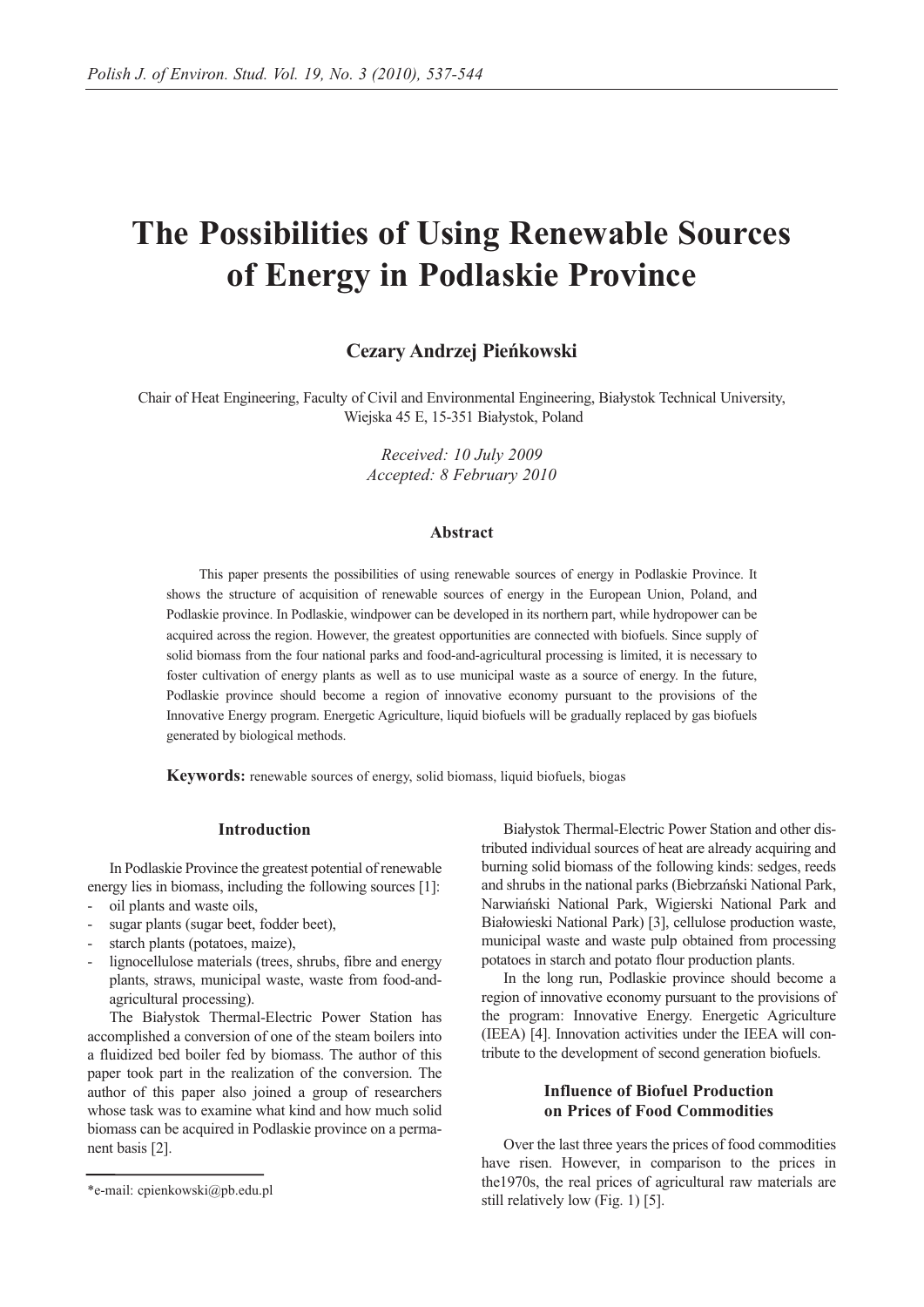Long-term analysis shows that food is becoming cheaper. The recent rise in its price has resulted from a quick increase in oil prices. The prices of all commodities have also gone up, even at a greater rate than the prices of food commodities. Prices of these products are strongly related to costs of energy (Fig. 2).

A comparison between maize price increase rates and oil price increase rates since 1949 shows that energy prices have been rising ten times more than the price of agricultural raw materials. LEI Wageningen and Research Center research confirms that energy prices have had twice as strong an influence on food price index increases as the prices of agricultural raw materials.

Despite various objections raised by some countries and international organizations such as the OECD, the FAO or the World Bank, the European Commission has not changed its stand. The share of biofuels in the transportation fuel sector is supposed to account for at least 10 percent.

## **Types of Renewable Resources of Energy and their Usage up to Date**

#### Types of Renewable Resources of Energy

Currently, fossil fuel energy is being replaced by renewable energy from renewable and distributed sources such as: wind, water, sun, geothermic and geothermal energy, solid biomass, and biofuels [6]. Solid biomass and biofuels are the biggest reservoir of renewable energy.



Fig. 1. The prices of agricultural raw materials in 1960-2007 [USD/t], in stable prices from 1990 [source: World Bank data base (2008)].



Fig. 2. Oil price index, food commodities price index and all commodities price index in 1992-2008 (January 1992=100) [source: International Monetary Fund: International Financial Statics].

## The Structure of Acquisition of Renewable Sources of Energy

Fig. 3 presents the structure of acquisition of renewable sources of energy in Poland, while Fig. 4 gives the average value for the 25 EU countries.

Due to various geological and climatic factors, acquisition of energy from renewable sources varies from country to country. The most energy is acquired from solid biomass (91.4% in Poland and 51.3% in the EU). Next comes hydropower (3.5% in Poland and 21.4% in the EU). Significant sources of energy in the EU countries include: municipal waste, windpower, geothermal energy, liquid biofuels and biogas, while solar power is barely used. In Poland, except biomass and hydropower, biogas and liquid biofuels are used, while other renewable sources of energy are insignificant.

It needs to be emphasised that municipal waste is an important source of renewable energy in the EU (8.7%), while in Poland it is barely visible  $(0.3\%)$ . Municipal waste is a great source of renewable energy, with the function of both energy source and environmental protection [8].



Fig. 3. The percentage structure of acquisition of renewable sources of energy in Poland in 2006 [7].



Fig. 4. The percentage structure of acquisition of renewable sources of energy in the 25 EU countries in 2006 [7].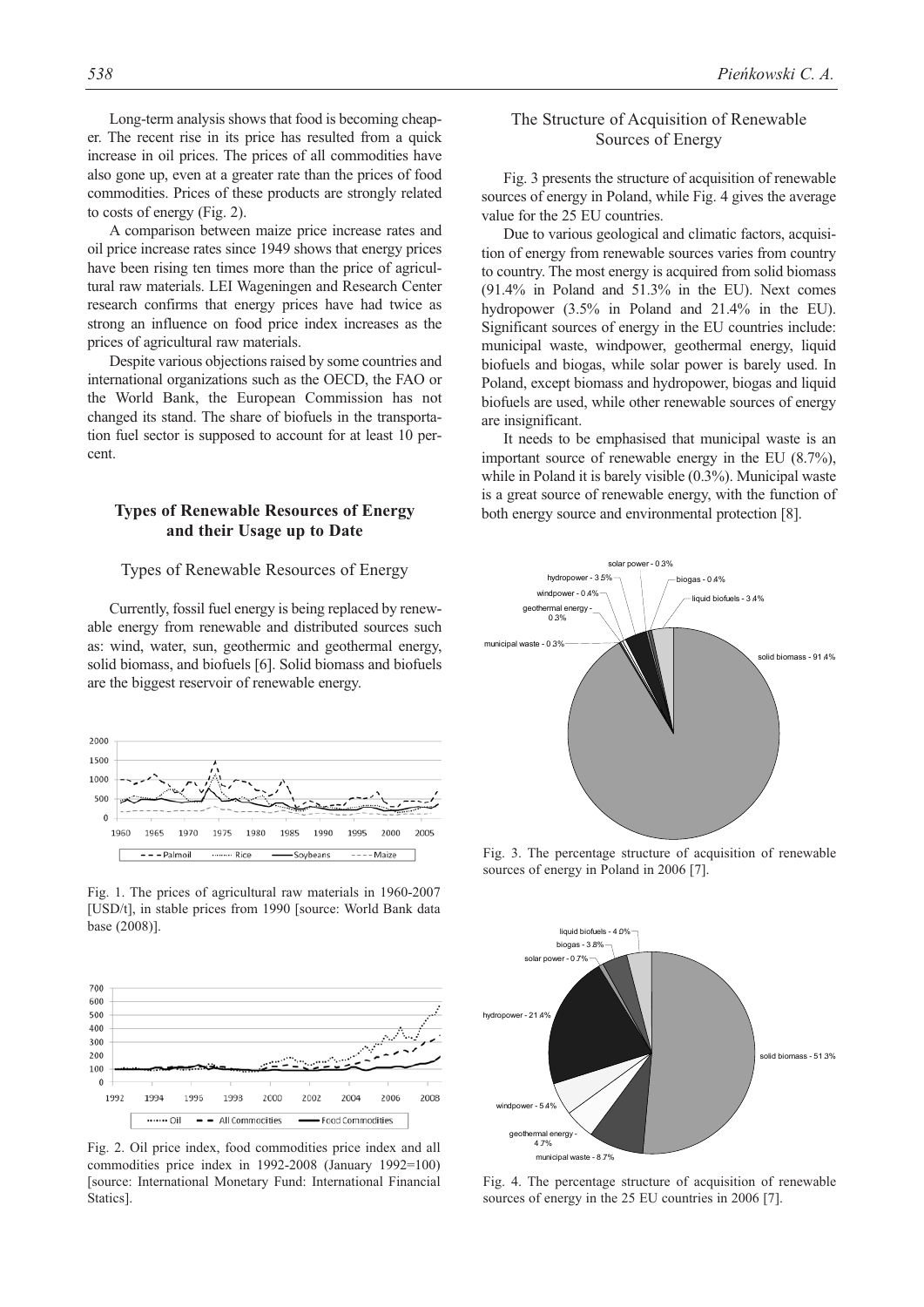Table 1. The protective areas of non-forest ecosystems in Biebrzański National Park [3].

| Protective procedures (ha) | Non-forest area |        |  |
|----------------------------|-----------------|--------|--|
| Removal of shrubs          | Mowing          | (ha)   |  |
| 4.064                      | 21,250          | 21.250 |  |

Table 2. The amount of biomass possible to be obtained from Biebrzański National Park [3].

| No. | Type of biomass                                                              | Amount (t) | Calorific value<br>(GJ/t) |
|-----|------------------------------------------------------------------------------|------------|---------------------------|
|     | Green biomass $-$ dry<br>sedge, reeds, green plants,<br>shrubs and tree bark | 12,500     | 15                        |
|     | Chips after the first year                                                   | 2,250      | $10 - 12$                 |
|     | Chips in following years                                                     | 4.020      | $10 - 12$                 |

The structure of acquisition of renewable sources of energy in Podlaskie province is presented in Fig. 5.

In comparison with the structure of acquisition of renewable energy sources, Podlaskie province is devoid of geothermal energy and energy from liquid biofuels. Hydropower and biogas enjoy greater popularity at 4.8% and 1.5% respectively, while windpower accounts for merely 0.9%. They are produced, however, for the facilities' own purposes, not for usage in supply networks. Solid biomass is a sole renewable fuel from processing where electric energy is used in general supply networks and thermal energy is used in detached houses, blocks of flats and public utility buildings in the Białystok agglomeration.

## **Acquisition of Renewable Sources of Energy in Podlaskie Province**

#### Introductory Remarks

In Podlaskie, energy can be obtained from solid biomass, liquid fuels, biogas and municipal waste. Conditions for acquisition of hydropower and windpower are not very favourable, and those for obtaining geothermal energy are nonexistent. Wind energetic zones in the province cover a relatively small strip of land in the Suwalszczyzna region.

In Poland, geothermal resources can be used within 80% of its area [9]. Podlaskie province is located on the remaining 20% of land, which is devoid of geothermal sources. Thus, the acquisition of energy from renewable sources in Podlaskie province is limited to biofuels, which can successfully replace conventional energy.

Municipal heat producers (thermal power stations) together with municipal producers of heat and energy (Białystok Thermal-Electric Power Station) have started attempts to partially replace fossil fuels with biomass.

This paper considers four types of solid biomass [1, 2]:

- grass, sedges, reeds and shrubs in the national parks,
- organic waste from agricultural, food, and forestry processing as well as sorting out municipal waste,
- biomass from roadsides and waysides of railwaytracks,
- energy plants.

# Acquisition of Biomass from Biebrzański National Park

Solid biomass can be acquired from Biebrzański National Park on a continuous basis by carrying out procedures that are necessary yet do not disturb the balance of ecosystems in the area.

Protective procedures set out in the Biebrzański National Park Protection Plan include: controlling and limiting the number of shrubs, acceptable mowing, twice-ayear mowing and acquiring biomass, yearly mowing and acquiring biomass, late-yearly mowing every 1-3 years, removal of shrubs and follow-up mowing every 1-3 years, and acquisition of biomass pursuant to the needs of particular plant species. Among the above-mentioned activities, the most extensive are mowing and removal of shrubs. Summary areas of non-forest ecosystems removal of shrubs and mowing are presented in Table 1.

The amount of biomass that can be obtained from Biebrzański National Park is presented in Table 2.

#### Acquisition of Biomass in Agricultural and Food Processing Plants

Acquisition of solid biomass in agricultural and food processing plants is analyzed in the example of the PEPEES food company in Łomża, a large operation where potatoes are processed into potato flour. A result of the technological process is a substantial amount of the socalled waste potato pulp, which has not been used so far but instead has been placed on landfills. Air-dried waste potato pulp (of 18% wetness) can be used as fuel. It is classic solid biomass. In 2007, 16,820 tonnes of waste potato



Fig. 5. The percentage structure of acquisition of renewable sources of energy in Podlaskie Province in 2006 [7].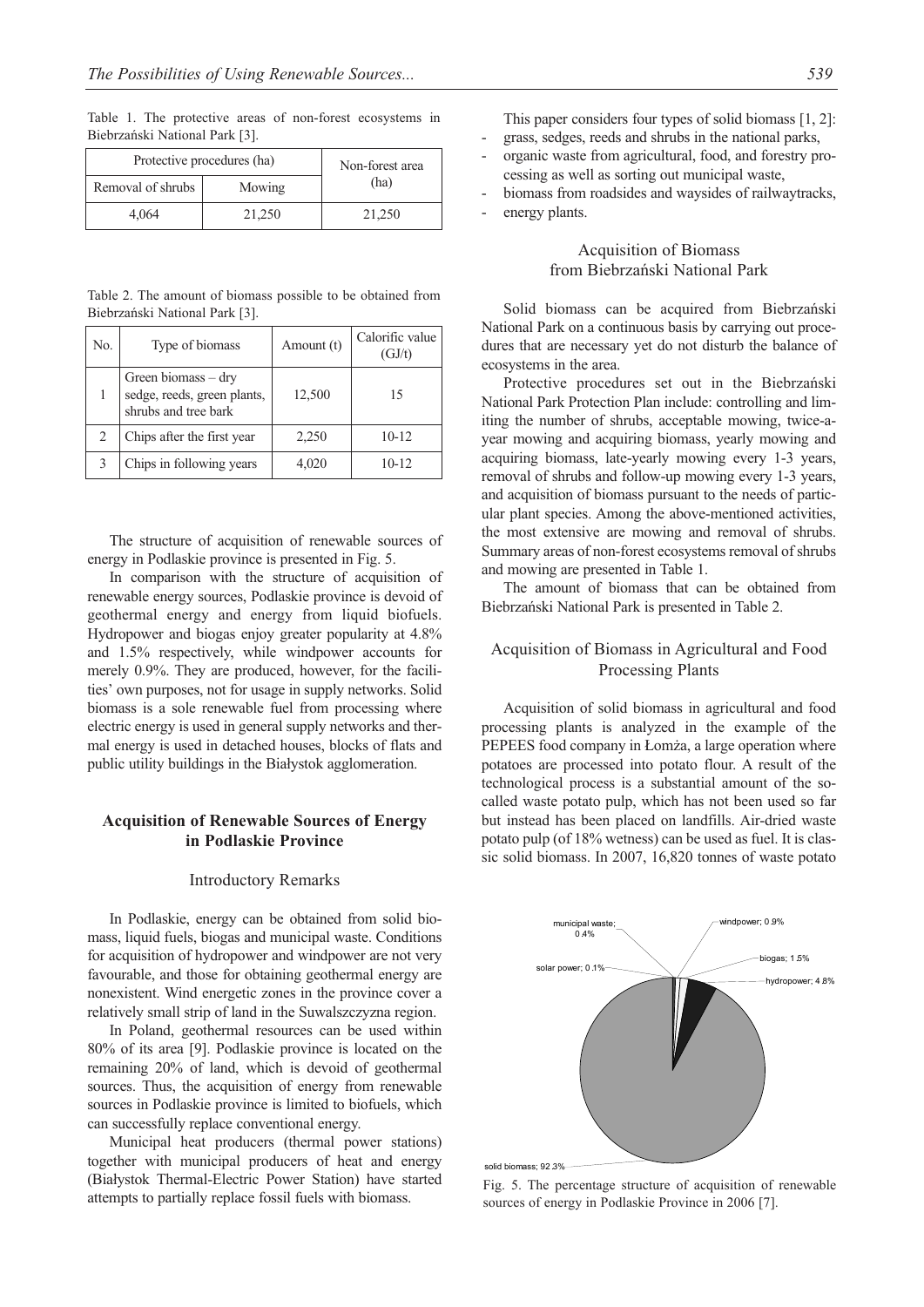| No. | Wetness<br>$(\%)$ | Combustion heat<br>(GJ/t) | Caloric value<br>(GJ/t) | Energy obtained<br>(kWh/t) |
|-----|-------------------|---------------------------|-------------------------|----------------------------|
|     | 15                | 13.927                    | 12.788                  | 3,478.1                    |
|     | 18                | 13.436                    | 12.241                  | 3,277.3                    |
|     | 30                | 11.470                    | 10.092                  | 2,736.4                    |
|     | 50                | 8.194                     | 6.510                   | 1,741.4                    |
|     | 85                | 2.461                     | 0.241                   | 66.9                       |

Table 3. Combustion heat, caloric value and energy obtained from waste potato pulp [2].

Table 4. The amount of biomass that can be obtained from roadsides and waysides of railway tracks in Podlaskie Province [2].

| No.<br>Item | Length                    | Amount of solid biomass  |        | Caloric value  |           |
|-------------|---------------------------|--------------------------|--------|----------------|-----------|
|             |                           | (km)                     |        | m <sup>3</sup> | (GJ/t)    |
|             | Roadsides                 | 8,563                    | 35,718 | 119,060        | $10 - 12$ |
| ∸           | Waysides of railwaytracks | $\overline{\phantom{0}}$ | 1.472  | 4.907          | $10 - 12$ |

Table 5. Biomass yield from energy willow and its production costs [1].

| No. | Item                         | Cycle   |         |         |  |
|-----|------------------------------|---------|---------|---------|--|
|     |                              | l-year  | 2-year  | 3-year  |  |
|     | Biomass yield (t/ha)         | 31.82   | 63.50   | 120.66  |  |
|     | 1 ton production costs (PLN) | 37.46   | 40.27   | 35.47   |  |
|     | Production costs (PLN/ha)    | 1,191.9 | 2,556.9 | 4,279.9 |  |
| 4   | Chip price $-2002$ (PLN/t)   | 80      | 80      | 80      |  |

pulp were produced. Table 3 shows combustion heat, calorific value and energy obtained from waste potato pulp.

## Acquisition of Biomass from Roadsides and Waysides of Railwaytracks

In Podlaskie analysis has been conducted regarging acquisition of biomass from waysides of province, county, and commune roads, and waysides of railwaytracks [2].

Table 4 contains data concerning the amount of biomass that can be obtained from roadsides and waysides of railwaytracks in the province.

#### Acquisition of Biomass from Energy Plants

The inspiration to analyze and research the use of energy plants came from the managers of the Białystok Thermal-Electric Plant. It was planned to burn energy willow together with small coal. The Podlaski Centre of Agricultural Consultancy started to disseminate the idea of planting energy willows among farmers as potential planters [2]. In the first half of 2007, the Centre ran a training program for energy willow planters.

The basket willow Salix Viminalis, commonly referred to as 'energy willow', can be grown on soils of various classes, with pH ranging from 4.5 to 7.5. Among agricultural soils, the most convenient for energy willow cultivation are soils of class III, IV, and V, as well as temporarily wet ground. In particular communes, such soils account for 0.5-11% of their area. Considering the data gathered by all the 118 communes of Podlaskie province, this means more than 130,000 ha.

Energy willow is characterized by a huge mass increase and relatively high calorific value [10]. It is renewable and cheap fuel that does not emit pollution into the atmosphere. The energy willow plantation can sustain a period of 25-30 years.

Table 5 shows biomass yield from energy willow and its production costs. The 1 ton production costs are the lowest for a 3-year cycle because the annual biomass yield is the highest in the third year of a 3-year cycle.

Starting energy plantations is worthwhile for the following reasons:

- high caloric value of energy willow,
- very low contents of sulphur dioxide and other hazardous substances in exhaust fumes, especially chlorine  $Cl < 0.06\%$ ,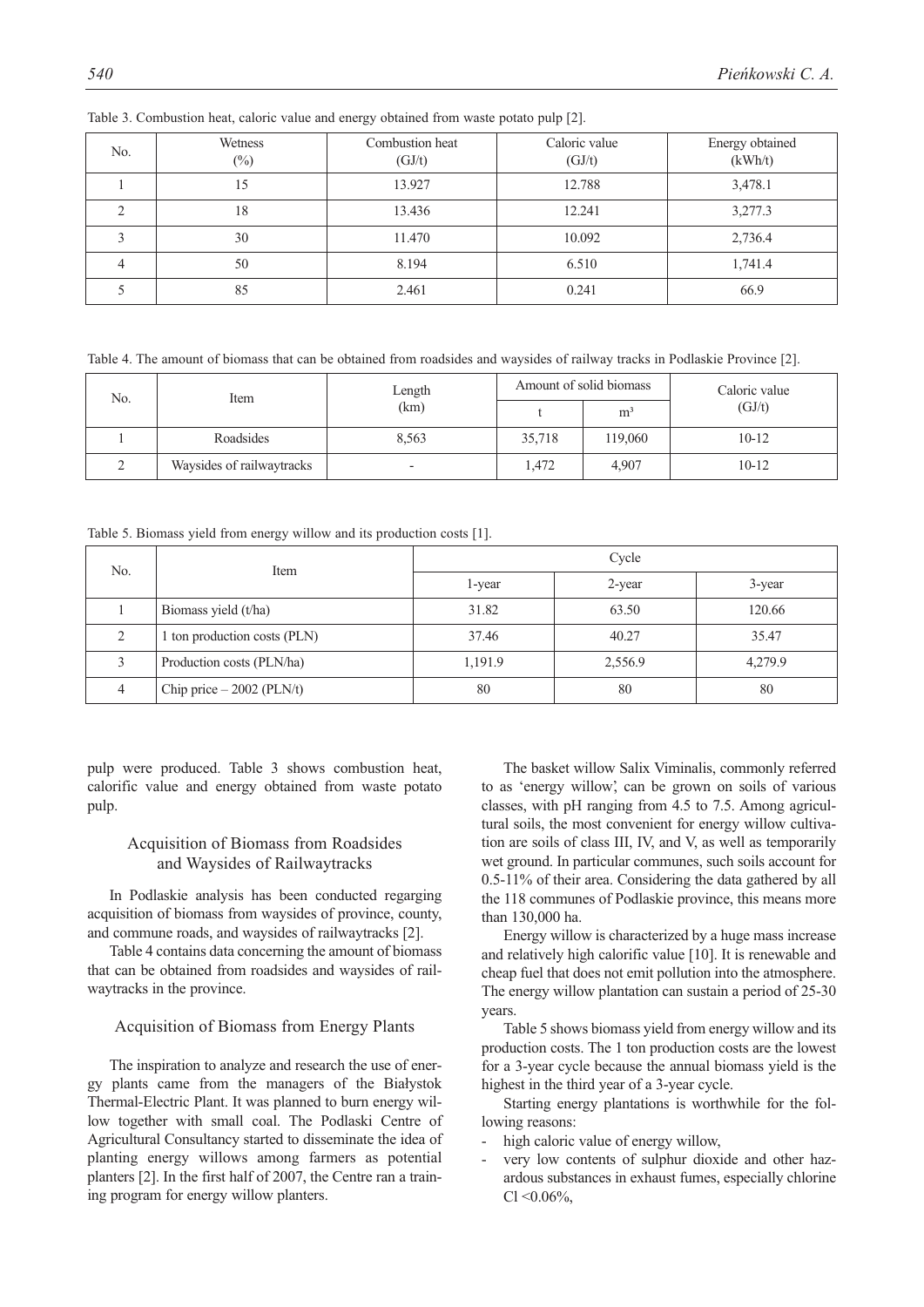| No. | Type of fuel                             | Caloric value, fuel unit cost, heat unit<br>cost (with production efficiency) |       |        |  |
|-----|------------------------------------------|-------------------------------------------------------------------------------|-------|--------|--|
|     |                                          | GJ/t                                                                          | PLN/t | PLN/GJ |  |
|     | Willow chips<br>$(30\% \text{ wetness})$ | 12.0                                                                          | 160   | 16.66  |  |
| 2   | Coal                                     | 24.0                                                                          | 430   | 29.87  |  |
| 3   | Small coal                               | 19.0                                                                          | 340   | 29.82  |  |

Table 6. Caloric value and the cost of heat unit obtained from energy willow against coal and small coal [1].

low contents of ash.

- the possibility of combustion in different types of boilers,
- fully renewable source of energy,
- job creation in rural areas.

Table 6 presents caloric value and the cost of heat unit obtained from energy willow versus coal and small coal.

#### **Liquid and Gas Biofuels**

#### Introductory Remarks

Podlaskie province has great reserves for growing plants both for food and energy production. These include uncultivated land, comprising over 300,000 ha, and 130,000 ha of waste land. These areas can be planted with food and energy plants. Biomass acquired from these plants together with municipal waste can be used to start production of second generation biofuels (incl. bioethanol and agricultural biogas).

Using municipal waste to produce liquid biofuels and biogas in Poland is at a preparatory stage. However, in the 25 EU countries it already accounts for 8.7% of renewable energy (data from 2006) [7].

## Gas Biofuels

In Podlaskie province, the greatest potential for development is on the part of agricultural biogas plants. The gas production conducted there uses organic matter i.e. waste from concentrated animal farming (liquid and stable manure) and any waste of herbal origin. Methane obtained from biomass decomposition can be used as gas fuel for production of electric energy and heat. As a result of methane combustion,  $CO<sub>2</sub>$  is released into the atmosphere [11].

Fig. 6 presents the  $CO<sub>2</sub>$ -free production of heat and energy in an agricultural biogas plant. In agricultural biogas plants,  $CO<sub>2</sub>$  is released to the atmosphere as a result of methane combustion. However, due to the closed cycle of biomass, energy production is emission-free.  $CO<sub>2</sub>$  released in the process is again sequestered by biomass from energy plants that are grown specifically for this purpose, by plants that are fodder for animals producing animal feedstock, or by waste biomass from food-and-agricultural processing (Fig. 6).

In agricultural biogas plants, electricity is produced during combustion of methane contained in biogas in highly efficient combustion aggregates; yet all the heat produced is actually the heat that is generated by aggregates during their operation. This heat can be used for heating buildings, producing hot usable water, and technological steam. Highly efficient co-generation allows for as much as 87% efficiency of processing energy from biogas. The total energy produced in big thermal-electric power stations, both electricity and heat, accounts for approximately 80% of original energy contained in the fuel.

Raw biogas contains a lot of methane (55 to 75%) and carbon dioxide (25 to 45%) [13], while natural gas (group E) has huge amounts of methane (97.4%) and traces of carbon dioxide (0.07%). Upgrading the biogas is based on the process of changeable pressure adsorption and desorption of pollution on molecular sieves based on active coal [12].

electric current, heat and  $CO<sub>2</sub>$ 

Fig. 6.  $CO_2$ -free energy production in agricultural biogas plant [12].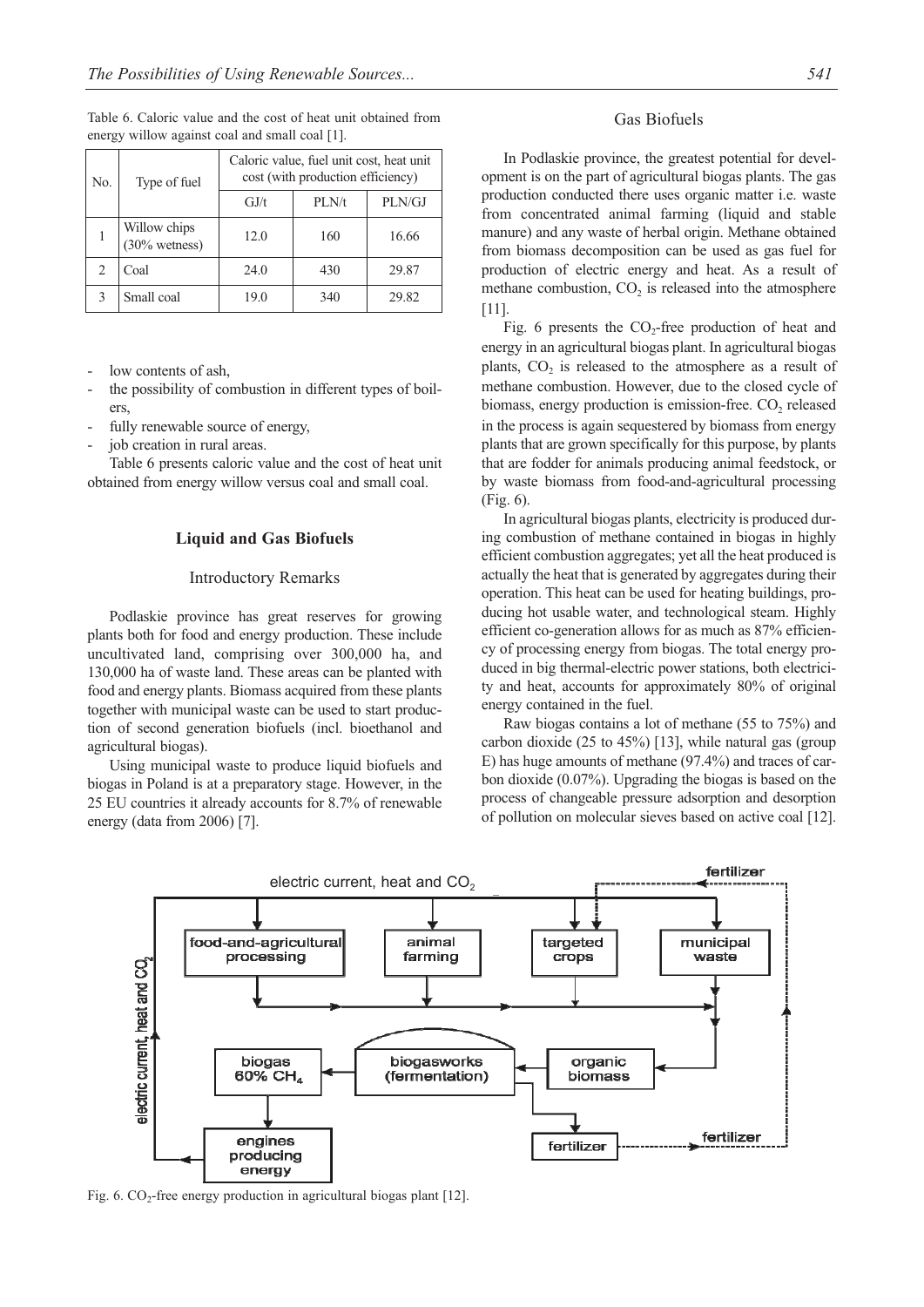| Digestate from biogas plant on | N (nitrogen)      | P (phosphorus) | K (potassium) |  |
|--------------------------------|-------------------|----------------|---------------|--|
| the basis of:                  | $\%$ of digestate |                |               |  |
| Maize chaff                    | 0.43              | 0.18           | 0.42          |  |
| Wheat spent wash               | 0.35              | 0.07           | 0.06          |  |
| Animal and herbal waste        | 0.9               | 0.40           | 0.40          |  |

Table 7. Differences in the contents of biogenic elements in digestate depending on the kind of feedstock used in the process [12].

While pressured gas flows through a molecular sieve,  $CO<sub>2</sub>$ , N<sub>2</sub>, H<sub>2</sub>O, H<sub>2</sub>S and other molecules are adsorbed on the surface of the absorbent (Fig. 7).

After having used its entire active surface, the reactor separates itself from the cycle and regenerates absorbent in normal pressure, in which the above-mentioned particles are released and removed from the system. With several adsorption installations, the process of increasing the quality of raw gas can be conducted continuously. After upgrading, gas is delivered to supply networks or stored in tanks. It can also be compressed and sold to vehicle owners.

# CO<sub>2</sub>-Free Fertilizer as a by-Product of Gas Production

During gas production, a lot of fermented biomass is produced as liquid organic fertilizer. It is a rich source of biogenic elements. The fertilizer leaves the biogas plant ready to use on fields in agriculture. Such fertilizer is characterized by mineralization 95% higher than initial substrates, dry mass content 50% lower and a reduced amount of substances that are detrimental to agriculture, especially those causing plant diseases and responsible for the stench of organic acids [12]. Heightened mineralization and the contents of compounds soluble in water facilitate the accessibility of elements to plants, which influences efficiency of fertilizing. Properly lengthened fermentation time prevents contamination of ground waters with dangerous bacteria [14], while controlled fertilization stops the flow of fertilizer to surface waters and their eutrophication. Fertilizer

contents depend on the composition of co-substrates of the process (Table 7).

# **Innovative Energy. Energetic Agriculture – Development Prospects for Renewable Sources of Energy in Podlaskie Province**

#### Introductory Remarks

The analysis of renewable sources of energy in Podlaskie Province proves that:

- the resources of biomass in its original form are too scarce to replace fossil fuels to a significant extent,
- Podlaskie Province has huge reserves of cultivating plants which, together with municipal waste, can be used to start production of first generation biofuels (plant oil biodiesel, sugar plant bioethanol) and second generation biofuels (cellulose ethanol, BtL – biomass to liquid technologies) and to prepare (distributed) power infrastructure.

Development of distributed power engineering can positively affect the environment.

It results from the requirements of waste utilization in agricultural production and food-and-agricultural processing, in which the technologies of biological gasification of biomass can be used. The significance of this idea is based on the fact that investors gain the rudimentary knowledge of the energy market and thus are prepared to pursue activities in power engineering based on biogas such as produc-

Fig. 7. The structure of adsorption installation for increasing the raw biogas quality to the quality of natural gas [12].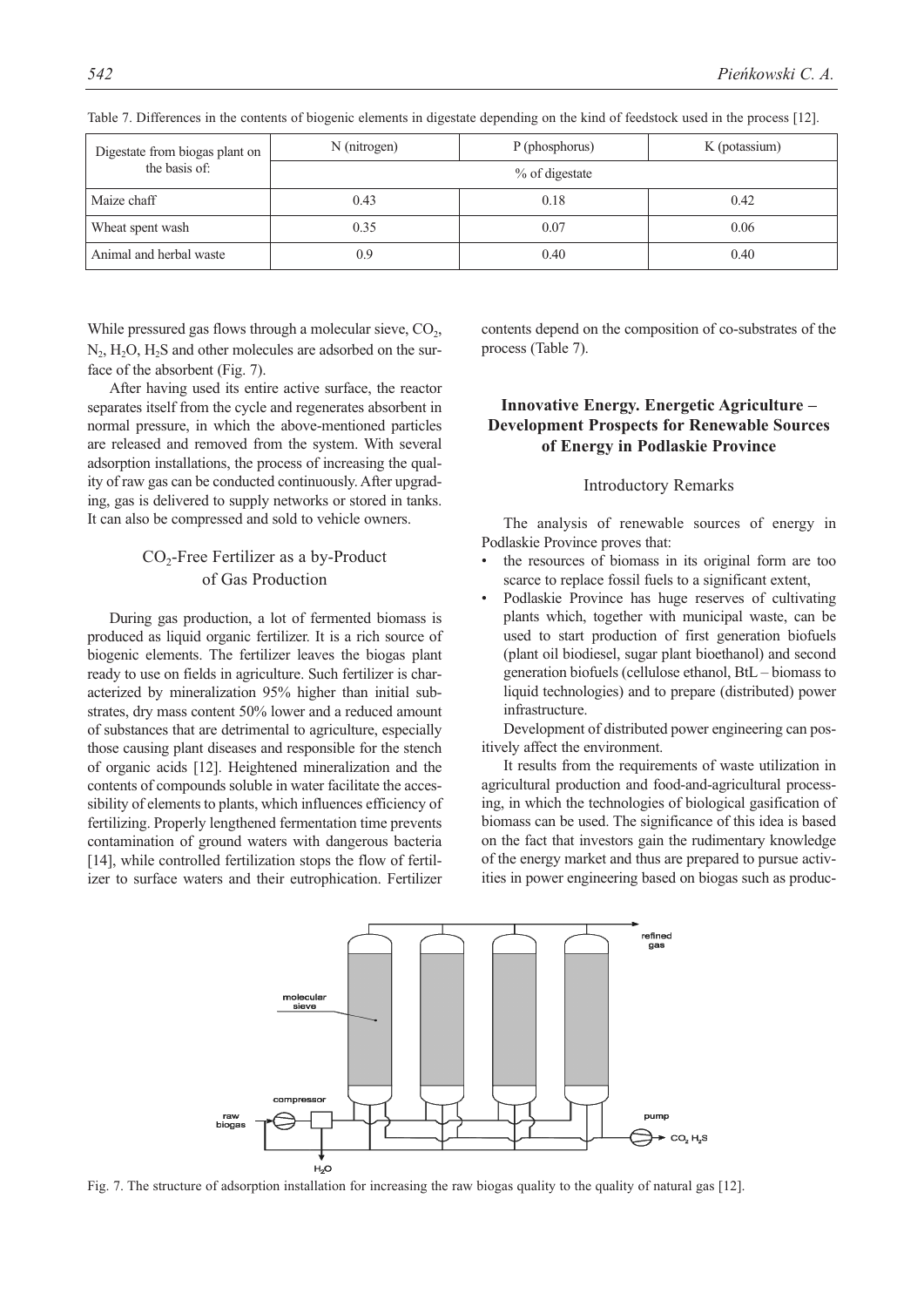tion of electric energy and heat from cultivating biomass (co-generation). Considering this, it is possible to plan production of biomethane to be used in gas supply networks or for transportation with the use of LNG and CNG technologies [4]. This will result in the development of energetic agriculture.

## Development Prospects for Energetic Agriculture

In the long run, the development of energetic agriculture may ensure permanent profitability of agricultural production by extending its sales into two independent markets: food and energy.

Restructuring Polish agriculture toward the development of mass production of profitable energy crops may lead to a situation in which about 300,000 hectares of arable land and 130,000 hectares of waste land may be used for these kinds of crops. This may result in total farmers' profits of about PLN 1 billion (2008 prices).

In the long-term perspective, the development of energetic agriculture may be viewed as an active participation in the process of abandoning common agricultural policy in the EU for the benefit of both Poland and the EU. After 2012, the EU is planning to transform food agriculture into energetic agriculture, which will change common agricultural policy.

Energetic agriculture is a chance for Polish countryside to join the global innovation of the economy. The Polish countryside may become subject to the issue of electrical energy and thermal energy. Energetic agriculture will influence the development of fuels for transportation as a source for the liquid biofuel industry.

## Advantages and Conditions of Innovative Energy Based on Agriculture

"The Innovative Energy. Energetic Agriculture Program refers to the development of technological innovation in American power engineering to create the hydrogen society in the USA and to the developmental strategy for innovative power engineering and establishing an emission-free society in the European Union" [4].

The IEEA Program [4] suggests that the fastest improvement in the energy sector in Poland can be achieved by developing distributed power engineering and energetic agriculture. Moreover, it shows that RSE-based power engineering is competitive with coal-based power engineering.

Apart from biotechnological-energetic-environmentaltax effectiveness, the innovative energy sector is characterized by architectural and urban-planning effectiveness. It means that spatial development of communes should consider the following factors:

- plans to develop energy crops in communes,
- studies of conditions and directions of spatial development with ideas of how to use local resources of renewable energy,

setting up biogas plants and second generation liquid fuel production plants.

Advantages and benefits of innovative power engineering based on energetic agriculture are:

- 1. Establishing a new sector in the economy that is based on energetic agriculture. This sector takes into consideration energy security, ecological safety and is part of the sustainable development plan.
- 2. Stable energy security based on using energetic agriculture resources and innovative biogas technologies as well as second generation liquid biofuels.
- 3. Improved ecological safety based on utilization of waste from agricultural production and food-and-agricultural processing, which mainly means a significant reduction in  $CO<sub>2</sub>$  emissions during production of electric energy, heat, and fuels for transportation.
- 4. The opportunity to alleviate the problem of overemployment in rural populations.
- 5. Innovative power engineering based on energetic agriculture will foster the development of second generation biofuels. Liquid biofuels will possibly be replaced by much more effective gaseous biofuels produced by biological methods, including fermentation-gasification of energy plants, mostly with waste biomass substrates.
- 6. Much more effective biotechnologies will be commercially implemented, e.g. into the process of green cellulose gasification or immediate production of biomass from hydrogen.
- 7. New gaseous technologies will develop, including the technology of delivering biogas into natural gas supply networks, biogas purification, CNG and LNG road transport, and CNG vehicles. These technologies will introduce the use of second generation fuels as a product of coal and biomass processing.

### **Conclusions**

This paper presents possibilities of using renewable energy sources available in Podlaskie Province. As the Białystok Thermal-Electric Power Station converted its fine coal-fired steam boiler into a biomass-fired one, interest in the acquisition of biomass has risen.

The paper lists possibilities of obtaining biomass from Biebrzański National Park, roadsides, waysides of railwaytracks of Polish State Railways, potato processing plants (potato waste pulp), and energy willow plantations. Other described factors include the net calorific value of biomass, and the quantity and cost of its energy yield compared to the cost of energy obtained from hard and fine coal.

Development of power engineering based on renewable energy sources in Podlaskie, where 40% of NATURE 2000 areas are located, may contribute to its economic growth. However, generating heat and electricity exclusively from biomass obtained in the manner that has been resorted to so far is highly insufficient in comparison to the potential possibilities and needs.